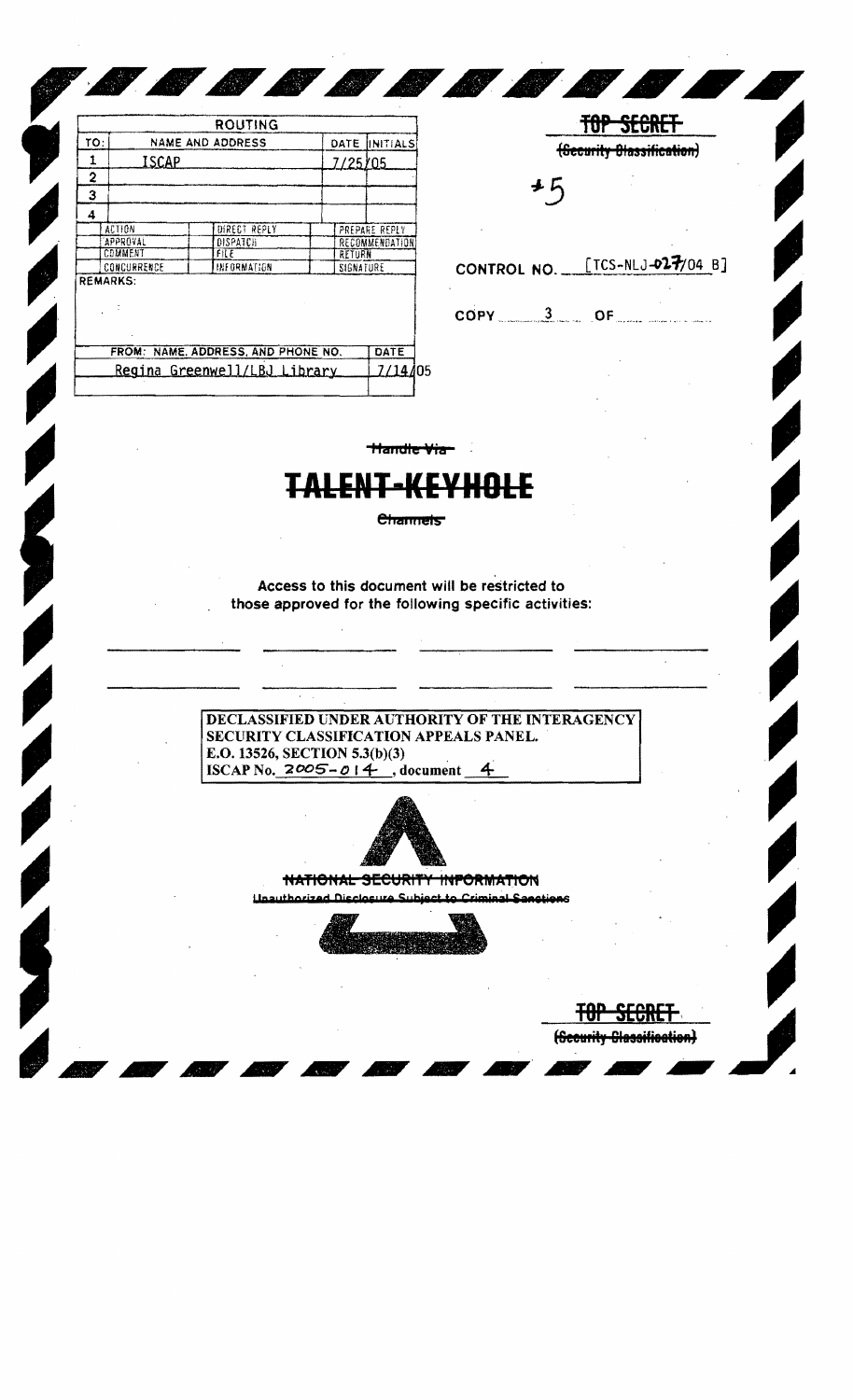|        |                                                   | $\sim$                                                                                 |  |  |  |  |  |  |  |  |
|--------|---------------------------------------------------|----------------------------------------------------------------------------------------|--|--|--|--|--|--|--|--|
|        | THE PRESIDENT'S<br>DAILY BRIEF<br>15 JANUARY 1969 | LEJ LIBRAEY<br>Mandonery Radew<br>Case & Mill <b>oy 257 ISCAP Appeal</b><br>Boomach #5 |  |  |  |  |  |  |  |  |
|        |                                                   |                                                                                        |  |  |  |  |  |  |  |  |
|        |                                                   |                                                                                        |  |  |  |  |  |  |  |  |
|        |                                                   |                                                                                        |  |  |  |  |  |  |  |  |
|        |                                                   |                                                                                        |  |  |  |  |  |  |  |  |
|        |                                                   |                                                                                        |  |  |  |  |  |  |  |  |
|        |                                                   |                                                                                        |  |  |  |  |  |  |  |  |
|        |                                                   |                                                                                        |  |  |  |  |  |  |  |  |
|        |                                                   |                                                                                        |  |  |  |  |  |  |  |  |
|        |                                                   |                                                                                        |  |  |  |  |  |  |  |  |
|        |                                                   |                                                                                        |  |  |  |  |  |  |  |  |
|        |                                                   |                                                                                        |  |  |  |  |  |  |  |  |
|        |                                                   |                                                                                        |  |  |  |  |  |  |  |  |
| 一、心理病理 |                                                   |                                                                                        |  |  |  |  |  |  |  |  |

 $\begin{array}{c} \mathcal{L} \\ \mathcal{L} \\ \mathcal{L} \end{array}$ 

 $\blacksquare$  $\ddot{\phantom{a}}$  $\blacksquare$  $\pmb{\mathsf{s}}$ 

.<br>14 R. M. M. M. Martin (1947) yn yn Rhawd yr Mae Awder i ysael as Agnawr ac aw thawwar an o than 2008 yn the Sa<br>19 R. M. M. Martin (1947)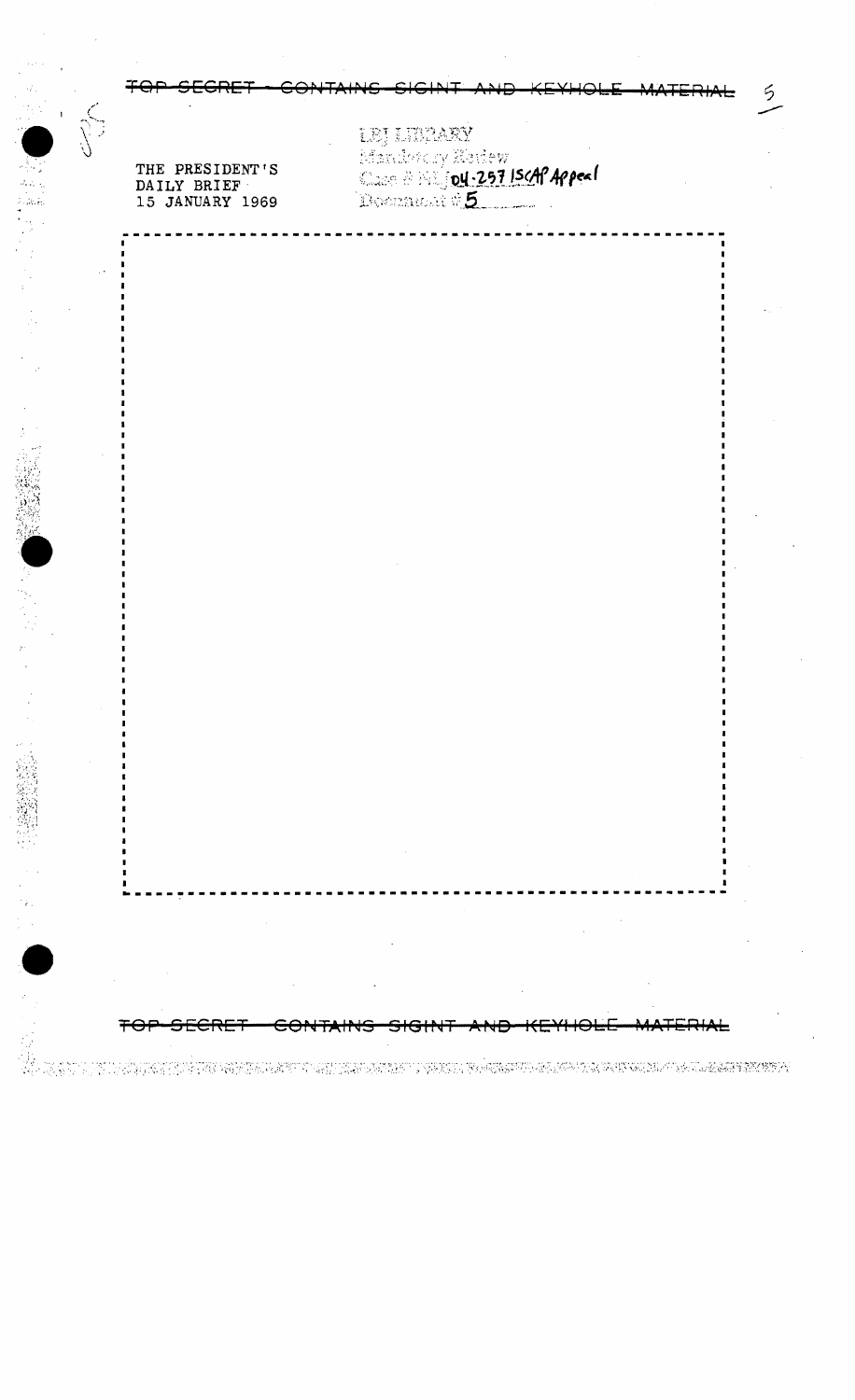|        | ◡                             |                            |               |                 |                                     |                          |  |
|--------|-------------------------------|----------------------------|---------------|-----------------|-------------------------------------|--------------------------|--|
|        |                               | ᡂ<br><u>stativa</u>        | <u>, סוסה</u> | AND .           | THE THUL                            | <b>WATERIAL</b>          |  |
|        |                               |                            |               |                 |                                     |                          |  |
|        |                               |                            |               |                 |                                     |                          |  |
|        |                               |                            |               |                 |                                     |                          |  |
|        |                               |                            |               |                 |                                     |                          |  |
|        |                               |                            |               |                 |                                     |                          |  |
|        |                               |                            |               |                 |                                     |                          |  |
|        |                               |                            |               |                 |                                     |                          |  |
|        |                               |                            |               |                 |                                     |                          |  |
|        |                               |                            |               |                 |                                     |                          |  |
|        |                               |                            |               |                 |                                     |                          |  |
|        |                               |                            |               |                 |                                     |                          |  |
|        |                               |                            |               |                 |                                     |                          |  |
|        |                               |                            |               |                 |                                     |                          |  |
|        |                               |                            |               |                 |                                     |                          |  |
|        |                               |                            |               |                 |                                     |                          |  |
|        |                               |                            |               |                 |                                     |                          |  |
|        |                               |                            |               |                 |                                     |                          |  |
|        |                               |                            |               |                 |                                     |                          |  |
|        |                               |                            |               |                 |                                     |                          |  |
|        |                               |                            |               |                 |                                     |                          |  |
|        |                               |                            |               |                 |                                     |                          |  |
|        |                               |                            |               |                 |                                     |                          |  |
|        |                               |                            |               |                 |                                     |                          |  |
|        |                               |                            |               |                 |                                     |                          |  |
|        |                               |                            |               |                 |                                     |                          |  |
|        |                               |                            |               |                 |                                     |                          |  |
|        | ----------------------        |                            |               |                 | $\sim 1000$                         |                          |  |
| $\sim$ | $\sim$ $\sim$<br>$\chi^{(2)}$ |                            |               | <b>Contract</b> | and the state                       | $\overline{\phantom{a}}$ |  |
|        | $\sim$                        |                            |               | $\alpha$        | $\mathbf{x}$                        |                          |  |
|        | <b>TOP</b>                    | SEGRET CONTAINS SIGINT AND |               |                 | KEYHOLE MATERIAL<br>$\sim 10^{-11}$ |                          |  |

 $\sim 10^7$ 

 $\overline{a}$